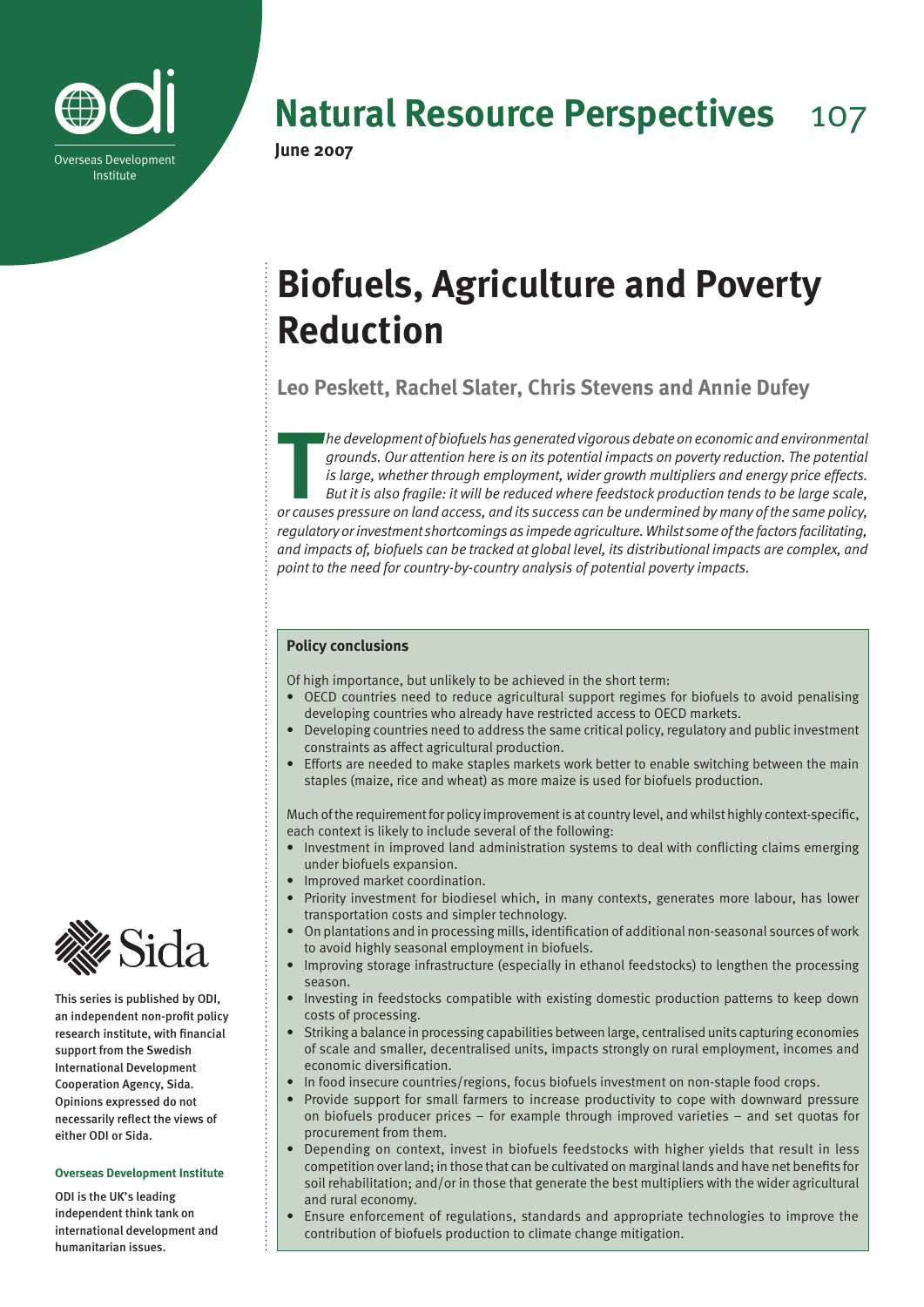# **Introduction**

Sweeping claims have been made about the role of biofuels in development and poverty reduction (see Peskett et al, 2007 for a review). For example, it has been argued that

- energy crops are beginning a green revolution in Brazil;
- a bioproduct-based agro-revolution can offer a new development paradigm;
- biofuels can provide a solution to the twin problems of poverty and climate change; and
- countries in the tropics have comparative advantage in biofuels production which can play a role in job creation and food security.

But there is also scepticism. Researchers have recently questioned whether the net energy benefits of biofuels production may be negative for many crops because their energy outputs are less than the fossil energy inputs required to produce them. Others (see Peskett et al 2007) suggest that biofuels will be a 'pandora's box' and question whether large-scale biofuel production can be environmentally, socially and economically sustainable and efficient.

This paper does not consider the broader questions about biofuels and energy policy, nor their environmental implications, but is concerned mainly with their potential contribution to agricultural sector development and to rural growth and poverty reduction.

Biofuels are defined here as organic primary and/or secondary fuels derived from biomass which can be used for the generation of thermal energy by combustion or by other technology. They comprise both purpose-grown energy crops, as well as multipurpose plantations and by-products (residues and wastes) (FAO 2000). This paper focuses on two types of liquid biofuels produced from purpose-grown crops:

- Bioethanol is an alcohol derived from sugar or starch crops (e.g. sugar beet, sugar cane or corn) by fermentation. Ethanol can be used in either neat form in specially designed engines, or blended with petroleum fuel.
- Biodiesel is derived from vegetable oils (e.g. rapeseed oil, jatropha, soy or palm oil) by reaction of the oil with methanol. Biodiesel can either be burnt directly in diesel engines or blended with diesel derived from fossil fuels.

# **Trends in production and trade**

Production of biofuels for domestic use and export is dominated by a few countries. Bioethanol, production of which began in the 1970s, is still produced in much larger volumes than biodiesel for which production started in the 1990s. The USA and Brazil are the largest producers of bioethanol by a large margin (Figure 1). The EU produces almost 95% of the world's biodiesel. Global production has increased gradually over time.

The largest increases in production volumes are expected in Brazil, the US, the EU, China, India, Indonesia and Malaysia, with annual global production of bioethanol projected to increase to 120 billion litres by 2020, and that of biodiesel to 12 billion litres (IEA 2004).

By 2011 around 20% of Brazilian bioethanol production (5.2



million litres) will be exported, mainly to India and the USA. The most significant increases in biodiesel trade, from a much lower base, will probably be exports from Malaysia and Indonesia to the EU, which aims to reach a 10% blend of biofuels in transport fuel by 2020.

But new producers are coming on stream in Latin America, and Caribbean countries, where the EU sugar import reforms could reduce revenues by 40%, are seizing opportunities derived from biofuels trade to diversify their sugar industry. South East Asian countries such as the Philippines and Thailand have introduced aggressive policies for biofuels and begun production.

Predictions are particularly hazardous, given the rapid development of production and processing technology and effects of environment pricing, which may alter the commercial feasibility of transporting biofuels around the world. Together with rising oil prices, technological improvements may increase global demand for biofuel crops and for farmland, putting upward pressure on world prices for biofuels, food and feed. Broadly speaking, the effect of this would be to increase the incomes of producers (and countries that are in net surplus) and reduce those of consumers (and countries that are net importers).

- Between countries, therefore, there would tend to be a shift, for example, in favour of Argentina and Brazil and against much of Sub-Saharan Africa.
- Within countries there would tend to be a shift in favour of agricultural producers (largely in rural areas) and against consumers (including those in urban areas but also those living in rural areas but with limited ability to participate in agriculture as farmers or labourers) – even in countries that are net importers.

There would be parallel shifts in the cost of energy. These would be less visible: oil prices may simply rise more slowly than they would otherwise have done. Nonetheless, this will tend to benefit countries that are net energy importers and disfavour those net exporters and who do not participate in the biofuel trade (Peskett et al 2007, UN-Energy 2007).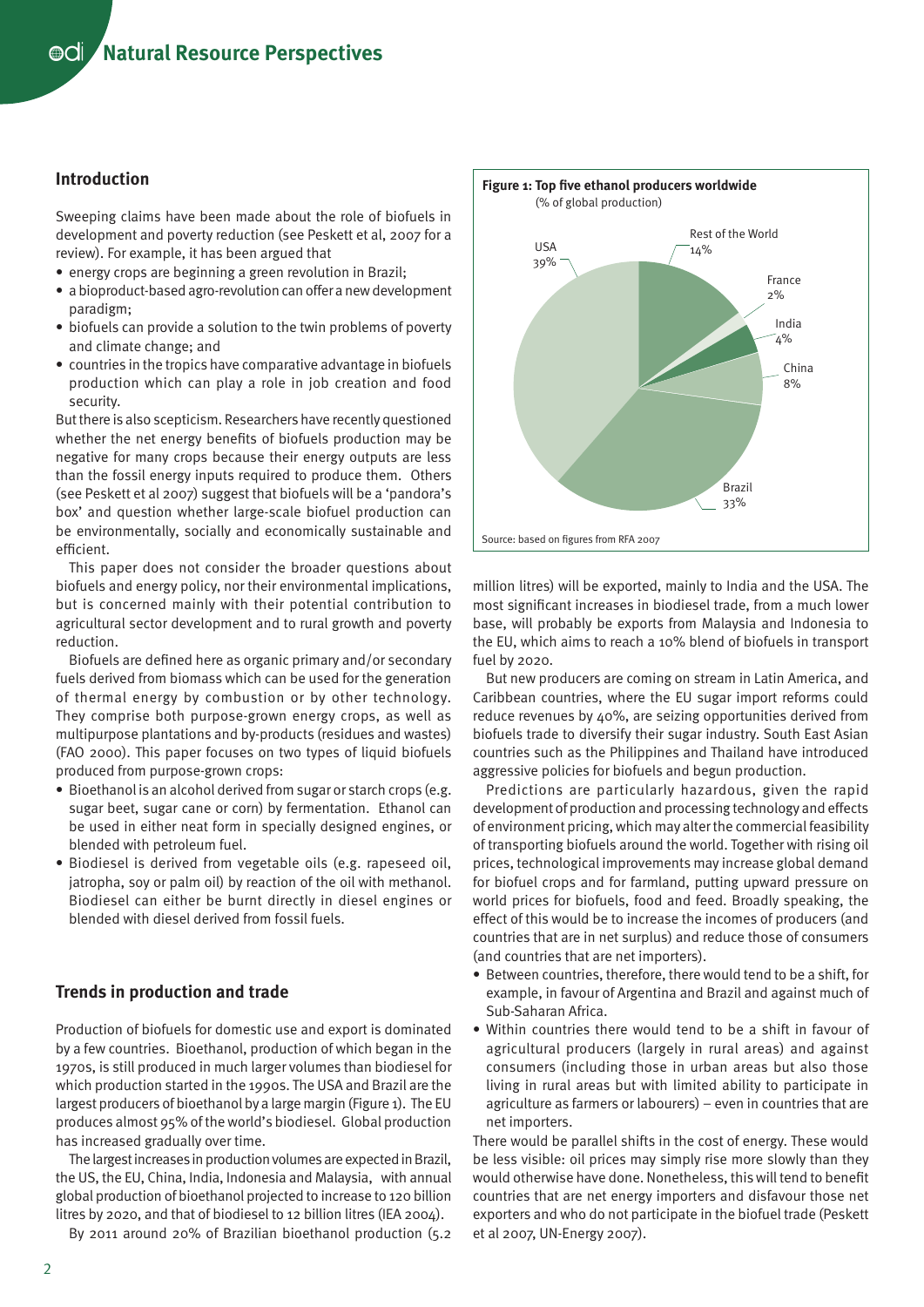If there are no artificial restrictions on trade the international distribution of production will be determined very broadly by the relative cost of production (including transport to market). This is because, in practice, markets are never perfect and commercial considerations are likely to favour one source of supply over another.

One effect will be that the supply of biofuels increases most in the countries with the lowest constraints on raising their total level of arable production. Few, if any, countries are likely to have limitless capacity (especially in the short to medium term) but the trade-offs between using factors of production either for biofuels or for food / feed will be smaller in some countries than in others. The cost of producing biofuels in the countries where the trade-offs are small will tend to be lower than in countries where they are high.

An increase in biofuel production in the EU, USA or other OECD states is particularly likely to result in substitution for food/feed production and so is likely to drive up global food/feed prices and, hence, increase the potential shock for developing country producers and consumers.

# **Poverty impacts**

It is difficult to generalise about the impacts of biofuels on poor people because of the differing effects of: different feedstocks/ production systems; varying downstream (transportation) costs; existing (non-biofuel) crop production and processing patterns; and patterns of land holding.

Will biofuels expansion impede or improve poor people's access to land under different biofuels scenarios? With sugarcane, biofuel yields can be very high, reducing the pressure on land, but the economies of scale sought by producers and subsequent land concentration may reduce access by the poor to land. This is likely to be the case also with palm oil and, to a lesser degree, jatropha.

Notwithstanding the differences between different production systems, feedstocks, or historical patterns of agricultural production and poverty levels, the economics of biofuels production show us that in general:

- Economies of scale are important in biofuels production (though relatively less important in the production of feedstock than in the processing);
- In all current biofuels production systems, feedstock is the largest cost of production;
- Biofuels production can be complementary to other types of agricultural production and create linkages and multipliers; and
- Biofuels production requires a significant labour force.

## **Prospects for expansion**

The challenges related to on-farm and off-farm technical processes and policies are reviewed in Box 1. Those linked to international policies are reviewed in Box 2, which gives an example of the prospects for support under Kyoto.

In terms of adaptation challenges on-farm, economies of scale, especially in ethanol production, are likely to favour large-scale production systems. Adaptation on small farms will depend on outgrower schemes, or on the successful engagement of cooperatives and other producer organisations. In the case of off-farm, how far existing agro-industry will be able to transform to biofuels production, and what roles public and private investment may have, will be context-specific.

The arguments above illustrate how many different dimensions there are to analyse when seeking to understand the impact of biofuels expansion on agricultural growth and poverty. The net implications are difficult to identify, and meaningless unless contextualised – which we attempt to do on the basis of three typical cases in the concluding section. It is clear though that many of the problems that emerge from biofuels are not unique to biofuels but are challenges that have faced agricultural development policy for many decades. However, given the potential rate of increase of biofuels production, it is possible that the sub-sector may provide a new impetus and urgency to efforts to solve some old problems.

#### **Box 1: Major Adaptation challenges**

#### **On-farm**

- Institutional structures: adapting to fit production models that allow economies of scale. Large-scale systems are often economically favoured, so smallholder farmers might need to organise into cooperatives and/or outgrower schemes to allow access to markets.
- Environmental impacts: increased/decreased soil fertility; water pollution; downstream effects such as the draining of wetlands.
- Technology: access to farm technology which helps increase yields (e.g. the Brazilian experience suggests that this can be achieved through the selection of better varieties and irrigation).
- Changes in land use affecting: access to land; effects of biofuels on cost of land which are currently poorly understood.
- Need for flexibility to changes in the prices of feedstocks and to changes in the prices of inputs.

#### **Off-farm**

- Employment patterns: employment patterns are expected to change as biofuel sectors grow. Much work in the biofuels sector is non-skilled, but requirements for skilled labour are likely to increase.
- Investment: biofuel processing and distribution infrastructure can require substantial up front investment.
- Need for flexibility: converting current production systems into biofuels production systems (e.g. existing legacy of sugar processing plants in Caribbean countries could be a constraint); flexibility within processing plants is also a constraint (e.g. many Brazilian plants are designed to switch between sugar and ethanol production which allows adaptation to price changes).
- Adapting regulations: changing regulation to suit efficient production processes will be needed in some cases. (e.g. in some countries efficiency gains through co-generation is not an option because producers are not allowed to sell into the grid).

(Source: Adapted from Peskett et al 2007)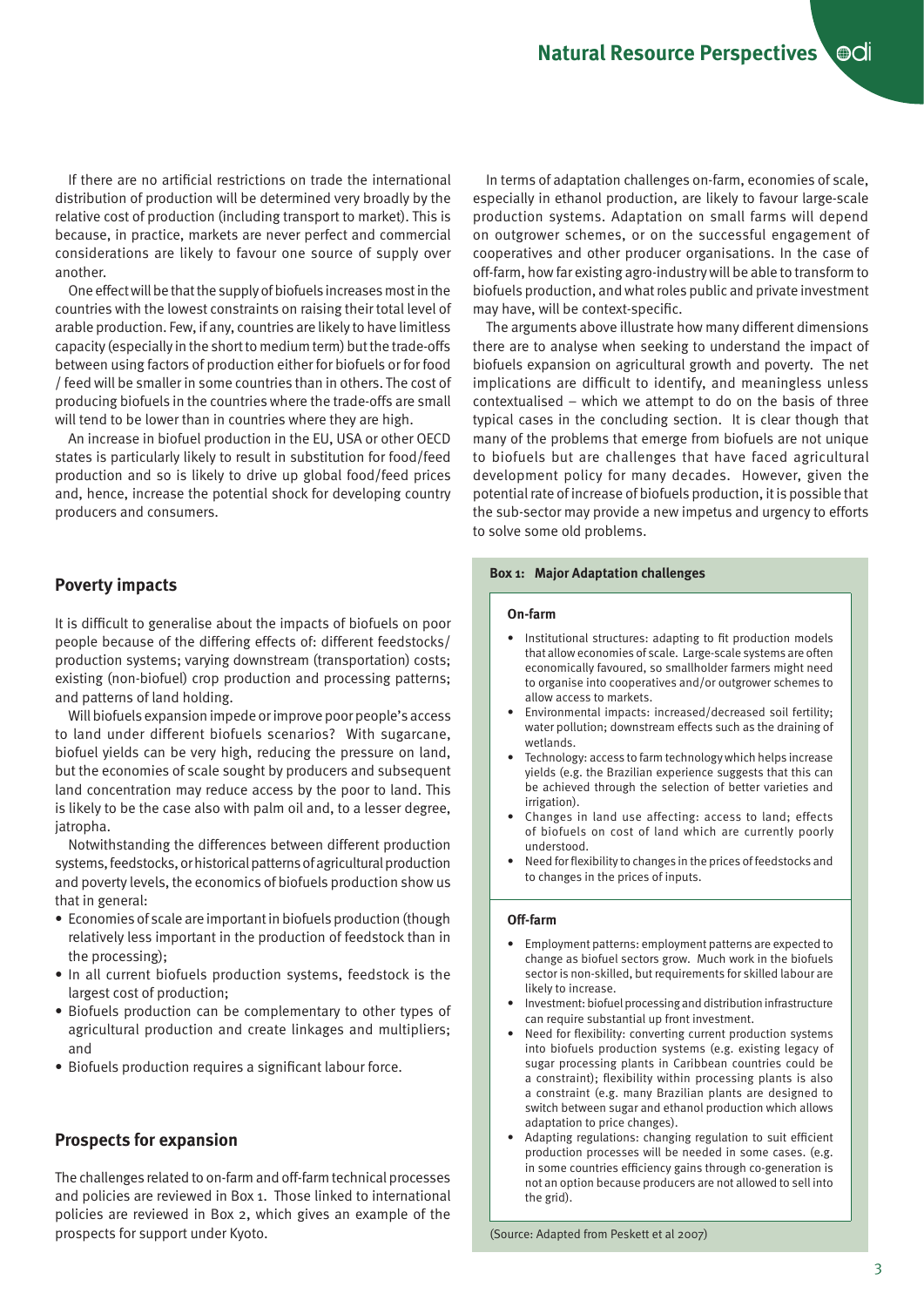#### **Box 2: Implications of the Kyoto Protocol for biofuels adaptation**

Because biofuels have the potential to reduce greenhouse gas emissions, the Kyoto Protocol's Clean Development Mechanism (CDM) offers potential for funding biofuels projects in developing countries. However, because of the complex rules, processes and politics of the CDM, access to the CDM by the Least Developed Countries is restricted, and smaller producers are bypassed in those countries. For example:

- Biomass projects (a common type of CDM project) are generally large in scale and related to grid-based power systems. Their geographical spread is also limited, with most projects in larger developing countries and few in Africa.
- Rules for land-use related projects in the CDM are restricted to include only afforestation, reforestation and certain biomass related processes (such as methane capture from biodegradation) while the EU Emissions Trading System (EU ETS), the largest functioning carbon market, does not currently accept land-use projects.
- Small farmers are less able to access the carbon market because they lack expertise in implementing complex methodologies, ex-post payment systems mean there is a lack of up front funding for projects and investors are less interested in smaller projects with high risks and long timescales. Small-scale methodologies with simpler requirements and processes for bundling projects have been developed to address some of these issues, but there is currently no small scale methodology for liquid biofuels, and only one large scale methodology based on use of waste cooking oil for biodiesel (CD4CDM 2007) .
- Despite their potential for bringing sustainable development benefits (a core aim of the CDM) biofuel projects are less attractive to investors because of high abatement costs, difficulties in proving additionality for projects and difficulties in calculating reduced greenhouse gas emissions of projects (Bakker 2006).

Negotiations over the next phase of the Kyoto Protocol (post-2012) are considering options for programmatic approaches to the CDM, meaning that developing countries could benefit from finance from developed countries for putting in place biofuels policies. However, perverse incentives could arise, discouraging developing countries from putting in place legislation on biofuels because of rules over 'additionality' under the CDM.

There are alternative carbon markets outside of the Kyoto Protocol that show potential for supporting moves towards biofuels production in developing countries. These voluntary markets are smaller, but tend to focus on smaller projects aimed at reducing greenhouse gases and alleviating poverty. However, the quality of projects, in both environmental and social terms, can also be very variable, implying a need for more universal standards, an issue currently under consideration by the UK Department for Environment and Rural Affairs (Defra).

# **Starving the people to feed cars? Debates about food security and biofuels**

Whilst de Keyser and Hongo (2005) argue that biofuels production presents a win-win situation for developing countries by creating rural jobs, increasing incomes and thereby improving food security, there are also claims that biofuels will result in increased hunger as maize is diverted away from household food utilisation in developing countries to feed the cars of households in the developed world. In this regard, three critical questions must be explored:

### *Will biofuels take land from food production?*

Monbiot (2004) uses examples of the significant land requirements in the UK of a switch to biofuels. However, examples from parts of the developing world, where there are large areas of suitable land, and conditions for biomass production are up to five times as good as the UK (Johnson et al 2006) are more useful. Thus, de Keyser and Hongo (2005) estimate that in Tanzania around 300,000 ha out of a total of 4.6 million ha currently under crop, would be required to match current fuel imports. Koonin (2006) estimates that biofuels could supply 20-30 per cent of global fuel demand in an environmentally responsible manner without affecting food production. In many developing countries, efforts to increase land and labour productivity will be crucial if biofuels are to avoid competing with the use of land for food staples.

### *What impact on food prices are likely?*

In many developing countries, most poor people are net consumers of food – even on farms in rural areas. So, food prices are as important as food availability. At present, evidence that biofuels are leading to food price increases is only circumstantial. On the positive side, analysis of variation in world grain prices suggests

that they have continued to decline in real terms (World Bank 2006), and, of the three main staples – rice, wheat and maize – only maize is currently used for ethanol production. More worrying but somewhat unrelated, global stocks of staples have declined as the major stockholders (USA, EU and China) have reduced their stocks, thereby making global prices more vulnerable to price shocks.

## *How might biofuels production affect food aid from the USA?*

The USA's cheap energy policy is coming under pressure from increased demand for fossil fuels from rapidly-growing economies (China, India). One policy response has been to provide financial incentives for supplying 25% of United States' energy use from renewable resources by 2025. At the same time, US foreign aid is heavily dependent on US agricultural surplus production. Aid is used to manage surpluses and stocks and the farm bill continues to reflect these priorities. The result is a foreign aid programme in which food (either distributed or monetised) plays a major role. It is impossible to predict whether the use of maize for biofuels will result in a switch to monetary aid, and, if it does, whether this will result in more innovative and flexible approaches to aid programming – or simply in a decrease in overall levels of aid.

## **Environmental Impacts of Biofuels**

In terms of effects on the agricultural frontier, if the cultivation of energy crops replaces intensive agriculture, impacts can range from neutral to positive; if it replaces natural ecosystems or displaces other crops into protected areas, the effects will be mostly negative.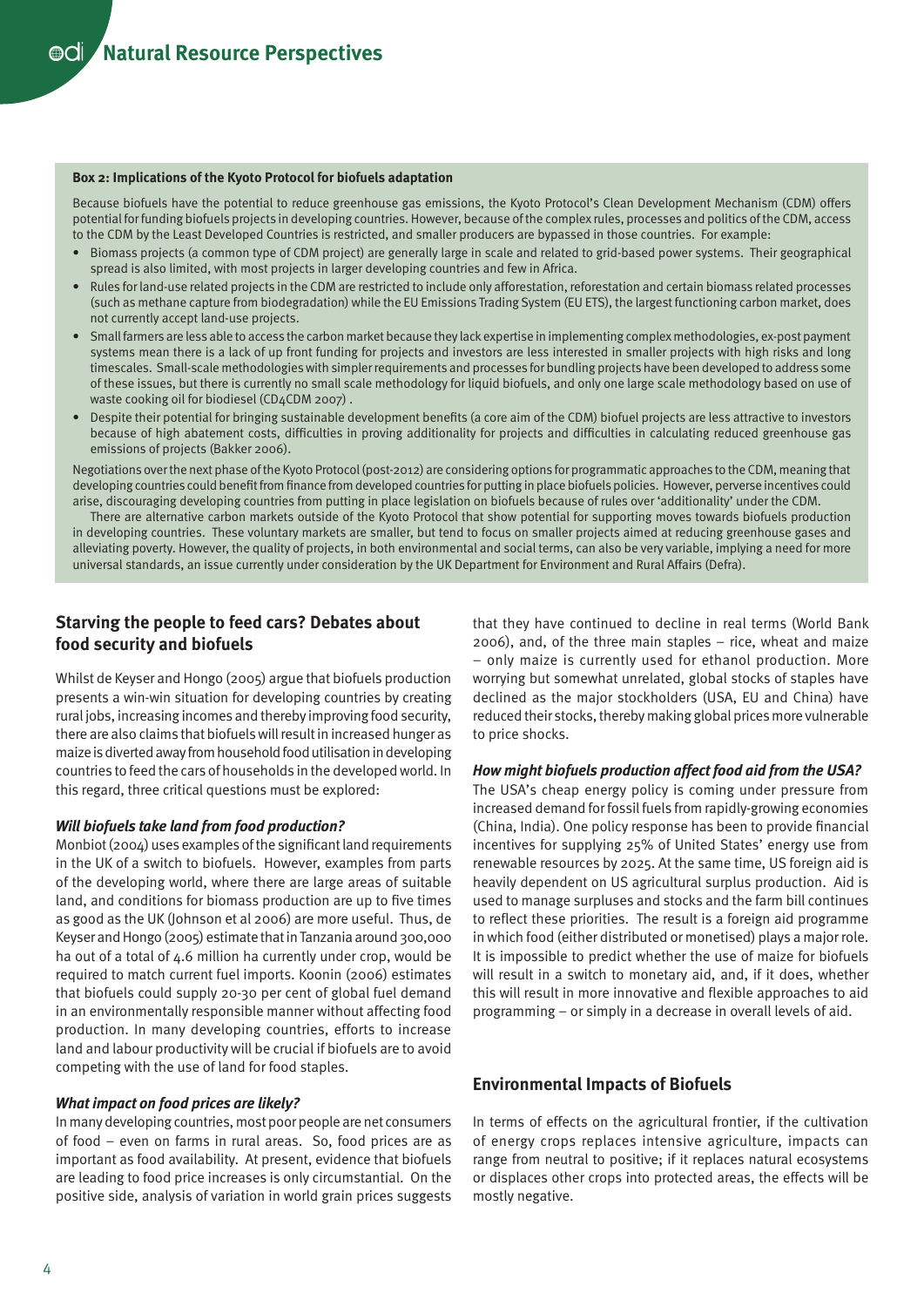In terms of energy balances, emissions and air quality, the evidence suggests wide variation in greenhouse gas (GHG) savings from biofuel use depending on feedstock, cultivation methods, conversion technologies, and energy efficiency assumptions. The greatest GHG reductions can be derived from sugarcane-based bioethanol and the forthcoming 'second generation' of biofuels such as lignocellulosic bioethanol and Fischer-Tropsch biodiesel. Maize-derived bioethanol, on the other hand, shows the worst GHG emission performance and, in some cases, the GHG emissions can be even higher than those related to fossil fuels. The use of fire to clear new land, in some cases for biofuels, is problematic in China, Indonesia and Brazil resulting in reduced air quality, and fossil fuels are often used to generate process heat in the production of biofuels.

Regarding soil and water management, the production of some biofuels (e.g. sugarcane) requires large volumes of water, which is problematic in semi-arid areas. In addition, processing of some feedstocks requires large volumes of water and tends to generate effluent. Perennials such as palmoil and jatropha are likely to have more benign impacts on soil quality (and lower levels of agrochemical requirement) than annuals such as maize.

The introduction and enforcement of appropriate technologies, regulations and standards can help to mitigate most of these problems, but will be slow to materialise where policy environments are weak.

# **Drawing together the arguments**

This analysis of the impacts of biofuels expansion on agricultural growth and poverty reduction has highlighted many uncertainties about what will happen to global markets and prices, and the opportunities that this may offer for poverty reduction. Overall, it is very difficult to distil net recommendations from biofuels research that will be appropriate for different countries. We agree with Kojima and Johnson's (2005) assessment that:

*Biofuels should be integrated within a broader context of investment in rural infrastructure and human capital formation. Low-income countries should assess whether the underlying conditions for a successful biofuel programme exist or could be developed in the near-term, including infrastructure and essential public services (2005: 3)*

The three scenarios presented below generate lessons and more specific country level policy recommendations.

## *Scenario 1: Biofuels production in a net energy-importing country - Malawi*

Whilst maize production accounts for a massive proportion of total agricultural production in Malawi, prospects for ethanol production from maize for export are limited. Transportation costs would be particularly high. At present, options for smallholder farmers to engage in jatropha production appear very limited. There has been some expansion of biodiesel production but mainly among former tobacco growers through outgrower schemes.

In policy terms, making biofuels work for poor people in Malawi would require:

- improved market coordination;
- investments in transport infrastructure;
- decentralised processing capabilities;
- improved storage to reduced the seasonality of employment in biofuels.

None of these challenges are unique to biofuels but are ones which donors and the Government of Malawi have been grappling with for some time. Whether opportunities in biofuels will enable further progress to be made is not clear. A focus on non-staple food feedstocks will lessen the impact on staple food prices in Malawi. Other small, poor and landlocked countries that are currently heavily dependent on a poorly-performing smallholder agriculture sector are likely to require similar policies.

## *Scenario 2: Biodiesel production in Indonesia for EU consumption*

Increasing openness in oil palm fruit markets in recent years has allowed direct sales to mills by smallholders and stimulated growth in the smallholder sector. However, different types of smallholders are likely to win or lose in different ways. Some independent growers, mainly former plantation staff or wealthier local entrepreneurs, have increased market share through high yielding varieties but others still struggle to access markets. Palm oil price increases in the short term are likely to benefit smallholders, but this may not be sustained given increased competition with prices of soy oil and palm oil grown in other areas (e.g. West Africa, South America). Countries likely to have similar experiences include Malaysia, Phillippines and Nigeria. Biodiesel production is raising the risk of conflict between those having commercial and customary land rights.

In policy terms, making biofuels work for poor people in Indonesia would require:

- a continued focus on biodiesel which requires fewer economies of scale, can draw on existing transportation systems and uses familiar crops;
- decentralised milling to reduce producer transportation costs in remote areas;
- improved land tenure for smallholders to avoid potential conflicts;
- support to small farmers for example quotas for mills that encourage them to buy from smallholders.

# *Scenario 3: Domestic and export ethanol production in Brazil*

Ethanol production from sugarcane has created many jobs in Brazil, and had wider agricultural sector multipliers. However, predominantly migrant labour is employed and low skilled jobs dominate the industry. Increasing economies of scale and land concentration have limited the benefits of ethanol production for small land owners. Countries likely to have similar experiences include South Africa and parts of Latin America.